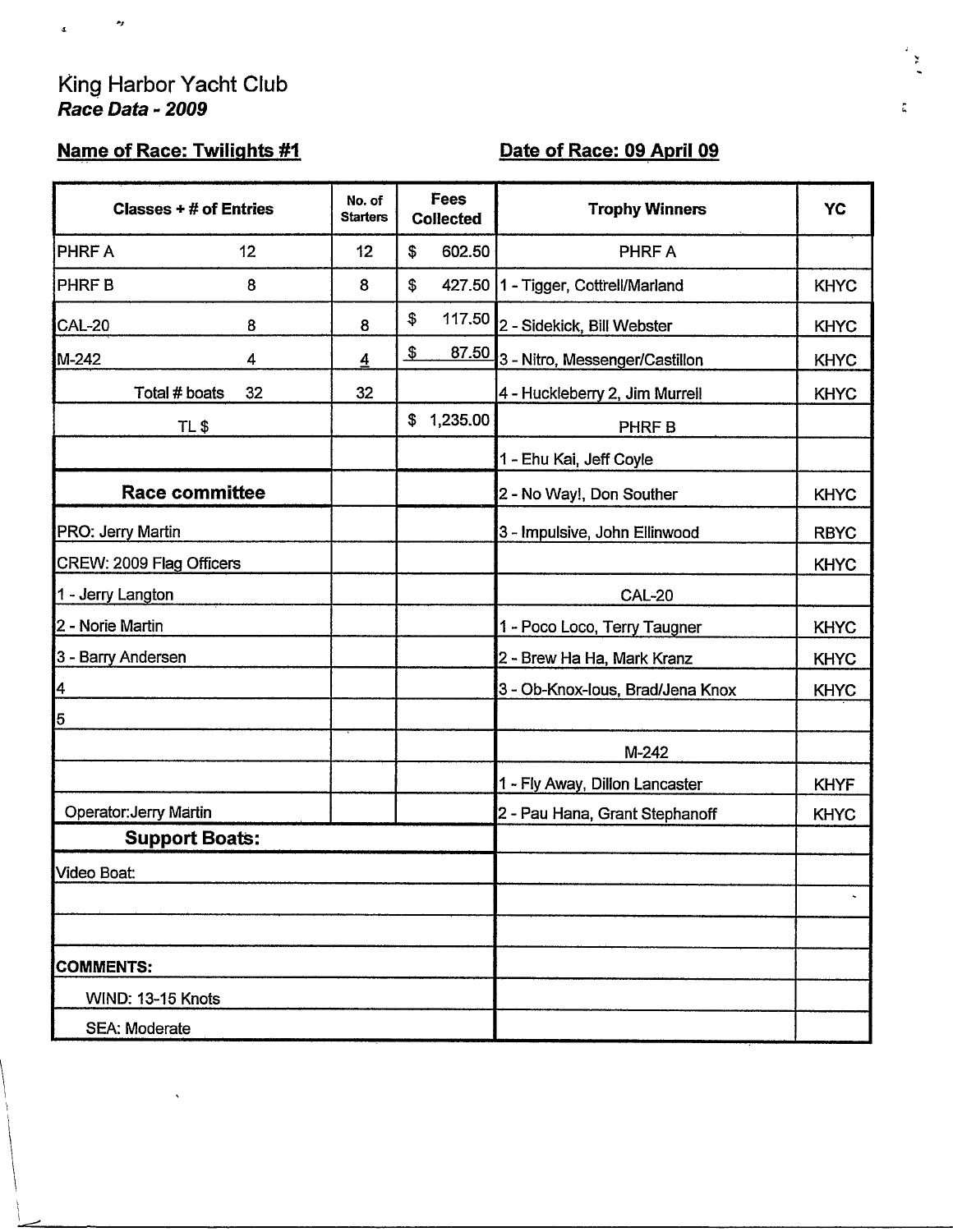#### **King Harbor Yacht Club KHYC Twilights 2009 # 1 Race Date: 9-April-2009**

| Rank                                                             | <b>Boat Name</b>     | Sail No.            | Rating | Finish<br><b>Time</b> | Elapsed<br><b>Time</b> | Corrected<br><b>Time</b> | Seconds*<br><b>Behind</b> | Owner / Skipper             |  |
|------------------------------------------------------------------|----------------------|---------------------|--------|-----------------------|------------------------|--------------------------|---------------------------|-----------------------------|--|
|                                                                  | <b>A-Fleet</b>       | <b>Time on Time</b> |        | Start Time 18:25      |                        |                          |                           |                             |  |
| 1                                                                | Tigger               | 42757               | 84     | 19:15:20              | 0:50:20                | 0:51:36                  |                           | Fred Cottrell/ Tom Marland  |  |
| 2                                                                | <b>Sidekick</b>      | 42301               | 78     | 19:15:48              | 0:50:48                | 0:52:35                  | 59                        | <b>Bill WEbster</b>         |  |
| 3                                                                | Nitro                | 97626               | 78     | 19:16:30              | 0:51:30                | 0:53:18                  | 102                       | John Messenger              |  |
| 4                                                                | Huckleberry 2        | 15                  | 54     | 19:14:53              | 0:49:53                | 0:53:41                  | 125                       | Jim Murrell                 |  |
| 5                                                                | <b>Priorities</b>    | 87309               | 99     | 19:19:10              | 0:54:10                | 0:54:15                  | 159                       | <b>Bob Cole</b>             |  |
| 6                                                                | <b>Bella Vita</b>    | 56136               | 81     | 19:17:44              | 0:52:44                | 0:54:19                  | 163                       | Marty Burke                 |  |
| 7                                                                | Flying Dutchman      | 87027               | 93     | 19:19:34              | 0:54:34                | 0:55:10                  | 214                       | Rudy vanKreuningen          |  |
| 8                                                                | <b>Gimme Shelter</b> | 7800                | 69     | 19:18:25              | 0:53:25                | 0:56:06                  | 270                       | Vitti Jackson               |  |
| 9                                                                | <b>Blade</b>         | 103                 | 39     | 19:16:13              | 0:51:13                | 0:56:31                  | 295                       | Mick Shlens                 |  |
| 10                                                               | E-Ticket             | 184                 | 84     | 19:20:17              | 0:55:17                | 0:56:41                  | 305                       | Larry Scarbrough            |  |
| 11                                                               | Azzurra              | 67067               | 93     | 19:22:26              | 0:57:26                | 0:58:04                  | 388                       | Tom Cahalane                |  |
| 12                                                               | <b>SkySail</b>       | 77508               | 84     | 19:28:45              | 1:03:45                | 1:05:22                  | 826                       | Peter Wheelon/ Nancy Parson |  |
| <b>B-Fleet</b><br><b>Time on Time</b><br><b>Start Time 18:30</b> |                      |                     |        |                       |                        |                          |                           |                             |  |
|                                                                  | $1$ Ehu Lai - NS     | 2961                | 189    | 19:25:57              | 0:55:57                | 0:49:13                  |                           | Jeff Coyle                  |  |
| 2                                                                | No Way!              | 56211               | 177    | 19:25:19              | 0:55:19                | 0:49:27                  | 14                        | Don Souther                 |  |
| 3                                                                | Impulsive            | 33815               | 153    | 19:23:39              | 0:53:39                | 0:49:36                  | 23                        | John Ellingwood             |  |
| 4                                                                | Second Wind - NS     | 97668               | 239    | 19:30:34              | 1:00:34                | 0:49:54                  | 41                        | Jerry Vellutini             |  |
| 5                                                                | Jedna                | 97825               | 222    | 19:32:31              | 1:02:31                | 0:52:38                  | 205                       | Garrison Frost              |  |
| 6                                                                | Midnight Run - NS    | 56782               | 165    | 19:27:59              | 0:57:59                | 0:52:43                  | 210                       | John Dean                   |  |
| 7                                                                | Caliente - NS        | 17594               | 239    | 19:36:42              | 1:06:42                | 0:54:57                  | 344                       | Team Caliente               |  |
| 8                                                                | Tackfully            | 1722                | 150    | 19:34:15              | 1:04:15                | 0:59:40                  | 627                       | Casey Schilling             |  |
|                                                                  | <b>Cal-20</b>        | <b>One Design</b>   |        |                       |                        |                          |                           |                             |  |
| 1                                                                | Poco Loco            | 2                   |        |                       |                        |                          |                           | Terry Taugner               |  |
| 2                                                                | Brew Ha Ha           | 15c                 |        |                       |                        |                          |                           | Mark Kranz/ Chuck Bricker   |  |
| 3                                                                | Ob-Knox-jous         | 714                 |        |                       |                        |                          |                           | Brad/Jenna Know             |  |
|                                                                  | <b>Fifty-Fifty</b>   | 50                  |        |                       |                        |                          |                           | <b>Bud Legg</b>             |  |
| 4                                                                |                      |                     |        |                       |                        |                          |                           |                             |  |
| 5                                                                | Poquito              | 1092                |        |                       |                        |                          |                           | John Selman                 |  |
| 6                                                                | $M-2$                | 370                 |        |                       |                        |                          |                           | Ray McVey                   |  |
| 9                                                                | Hustler              | 606                 |        |                       |                        |                          |                           | <b>Brian Lundquist</b>      |  |

*Questions? Contact: Dick Reinhardt (310) 376-2459 Printed On: 9-Apr-09 22:12:45*